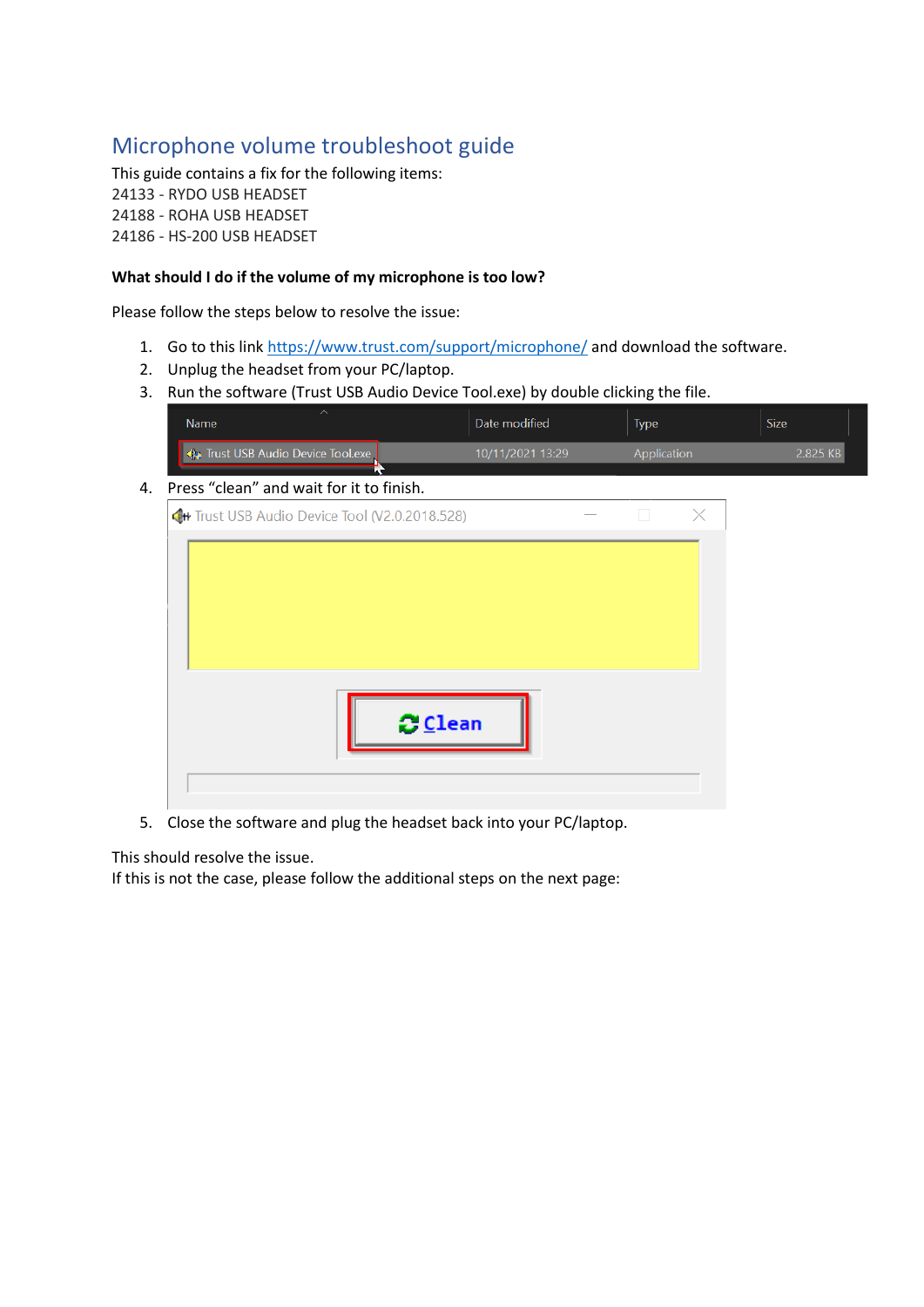#### **Windows 10:**

1. Go to Settings by pressing the Windows logo on the bottom left of your screen with your right mouse button and clicking the Settings button in the menu that pops up.

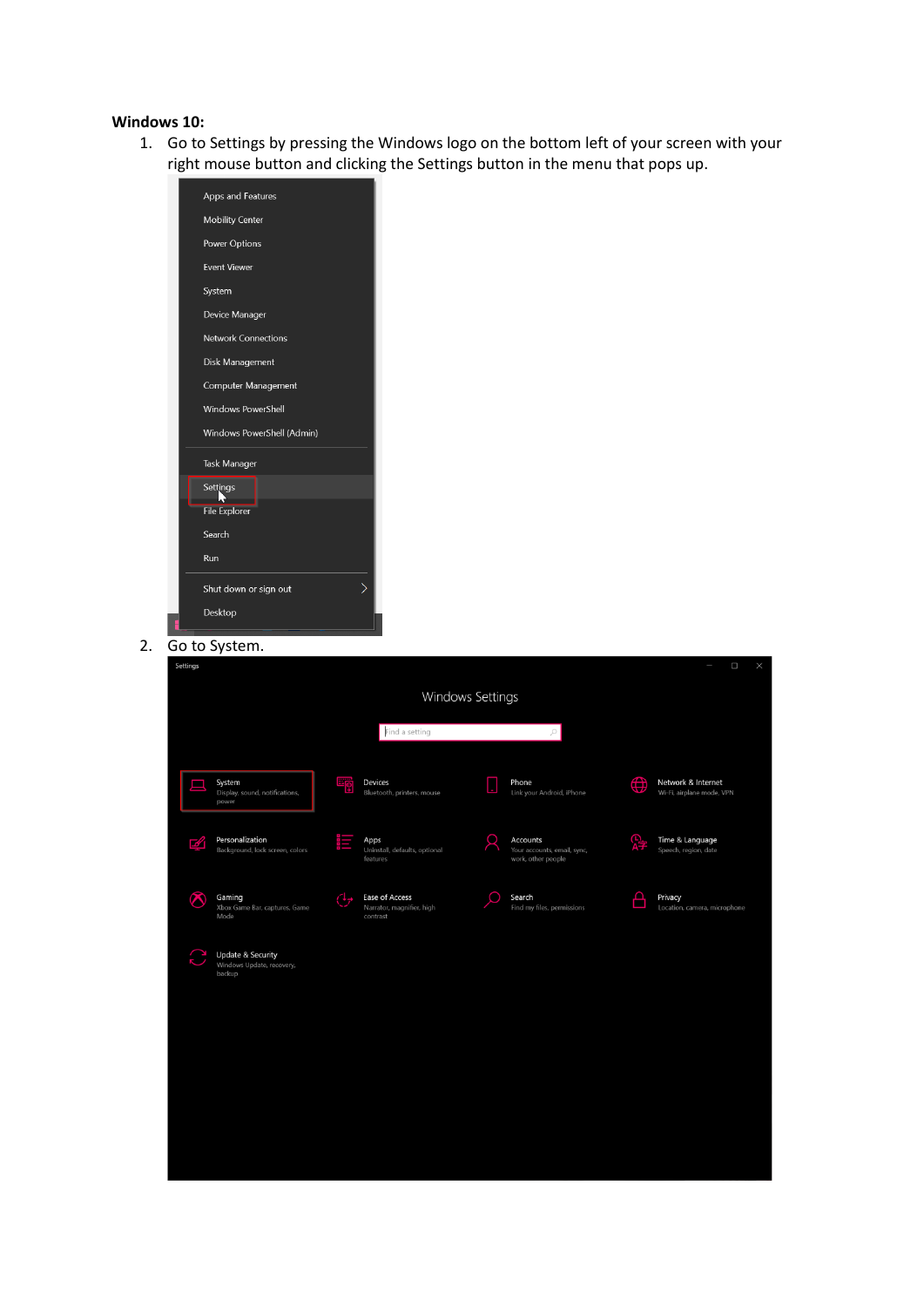3. Next, go to Sounds and press the Sound Control Panel under Related Settings.

| <b>Settings</b>             |                                                                                                                                              | $\Box$<br>$\times$                                      |
|-----------------------------|----------------------------------------------------------------------------------------------------------------------------------------------|---------------------------------------------------------|
| d Home                      | Sound                                                                                                                                        |                                                         |
| $\varphi$<br>Find a setting | Output                                                                                                                                       | <b>Related Settings</b>                                 |
|                             |                                                                                                                                              | <b>Bluetooth and other devices</b>                      |
| System                      | Choose your output device<br>$\checkmark$                                                                                                    | Sound Control Panel                                     |
|                             | Headphones (Realtek(R) Audio)                                                                                                                | Microphone privacy settings                             |
| $\Box$ Display              | Certain apps may be set up to use different sound devices than the one<br>selected here. Customize app volumes and devices in advanced sound | Ease of Access audio settings                           |
| (1) Sound                   | options.                                                                                                                                     |                                                         |
| □                           | <b>Device properties</b>                                                                                                                     | Help from the web                                       |
| Notifications & actions     | Master volume                                                                                                                                |                                                         |
| D<br><b>Focus assist</b>    | (小)<br>68                                                                                                                                    | Setting up a microphone<br><b>Fixing sound problems</b> |
|                             |                                                                                                                                              |                                                         |
| $\bigcirc$ Power & sleep    | $\triangle$ Troubleshoot                                                                                                                     |                                                         |
| $\Box$ Battery              | Manage sound devices                                                                                                                         | Get help<br>Give feedback                               |
|                             |                                                                                                                                              |                                                         |
| Storage                     | Input                                                                                                                                        |                                                         |
| 叼<br>Tablet                 | Choose your input device                                                                                                                     |                                                         |
| 目 Multitasking              | Microphone (Trust 4K Webcam)<br>$\checkmark$                                                                                                 |                                                         |
|                             | Certain apps may be set up to use different sound devices than the one                                                                       |                                                         |
| Fojecting to this PC        | selected here. Customize app volumes and devices in advanced sound                                                                           |                                                         |
|                             | options.<br><b>Device properties</b>                                                                                                         |                                                         |
| % Shared experiences        |                                                                                                                                              |                                                         |
| <b>曲</b> Clipboard          | Test your microphone<br>J                                                                                                                    |                                                         |
|                             |                                                                                                                                              |                                                         |
| <b>Remote Desktop</b><br>у≤ | $\triangle$ Troubleshoot                                                                                                                     |                                                         |
| $\odot$<br>About            | Manage sound devices                                                                                                                         |                                                         |
|                             |                                                                                                                                              |                                                         |
|                             | Advanced sound options                                                                                                                       |                                                         |
|                             | App volume and device preferences                                                                                                            |                                                         |

4. On the windows that pops up, go to Recording tab and double click the Trust On-ear USB PC Headset.

| Sound                                                                   |  |  |  |  |
|-------------------------------------------------------------------------|--|--|--|--|
| Recording Sounds Communications<br>Playback                             |  |  |  |  |
| Select a recording device below to modify its settings:                 |  |  |  |  |
| Jack Mic<br>Realtek(R) Audio<br>Not plugged in                          |  |  |  |  |
| Microphone Array<br>Realtek(R) Audio<br>Ready                           |  |  |  |  |
| <b>Stereo Mix</b><br>Realtek(R) Audio<br><b>Disabled</b>                |  |  |  |  |
| Microphone<br>Trust 4K Webcam<br>Ready                                  |  |  |  |  |
| Microphone<br>Trust On-ear USB PC Headset<br>グ<br><b>Default Device</b> |  |  |  |  |
|                                                                         |  |  |  |  |
| Set Default<br>Configure<br>Properties                                  |  |  |  |  |
| OK<br>Cancel<br>Apply                                                   |  |  |  |  |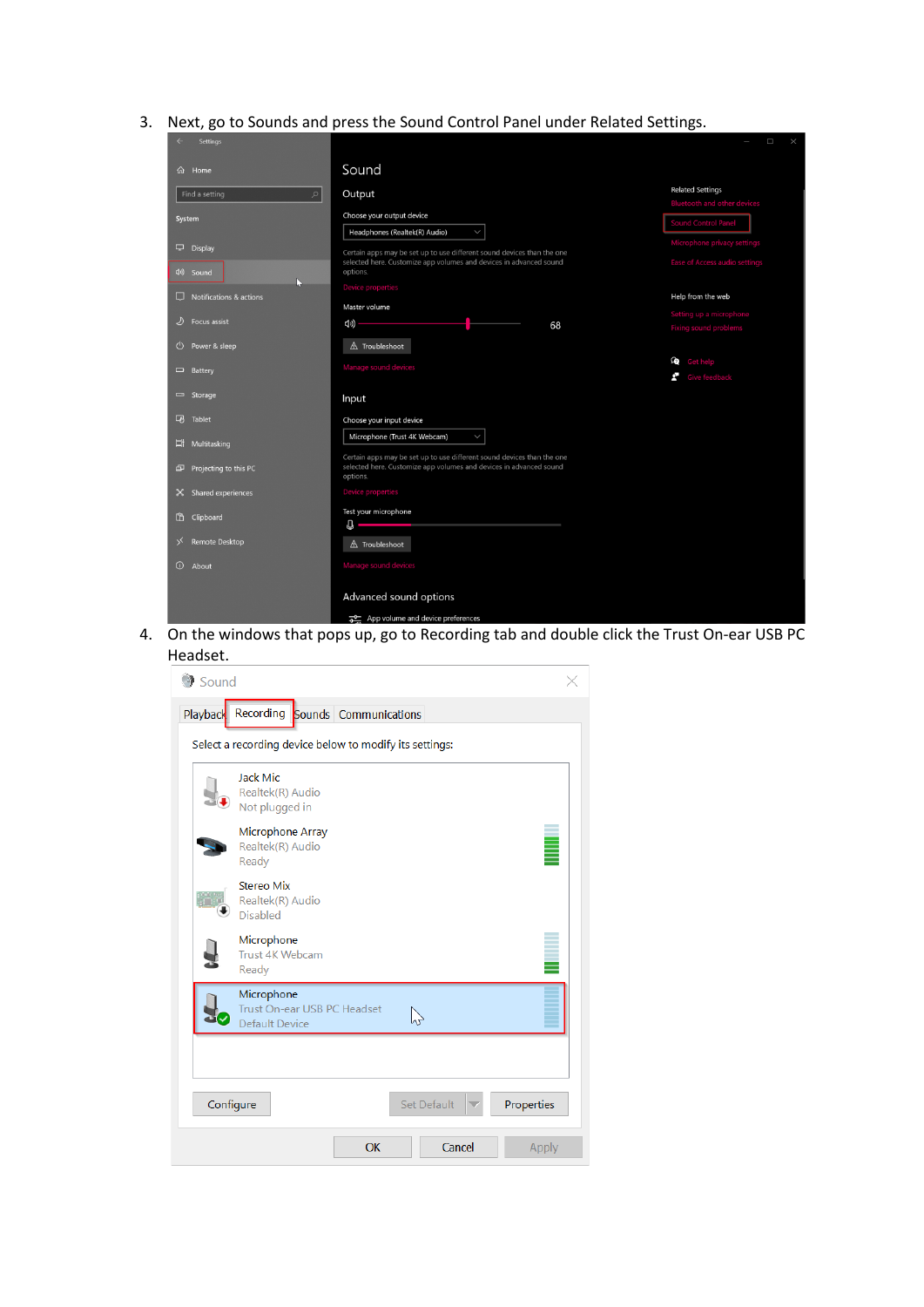## 5. Next, go to the Custom tab, enable AGC and press OK.

| Microphone Properties                 |  |
|---------------------------------------|--|
| General Listen Custom Levels Advanced |  |
| $\overline{\mathsf{C}}$ AGC           |  |
|                                       |  |
| <b>OK</b><br>Cancel<br>Apply          |  |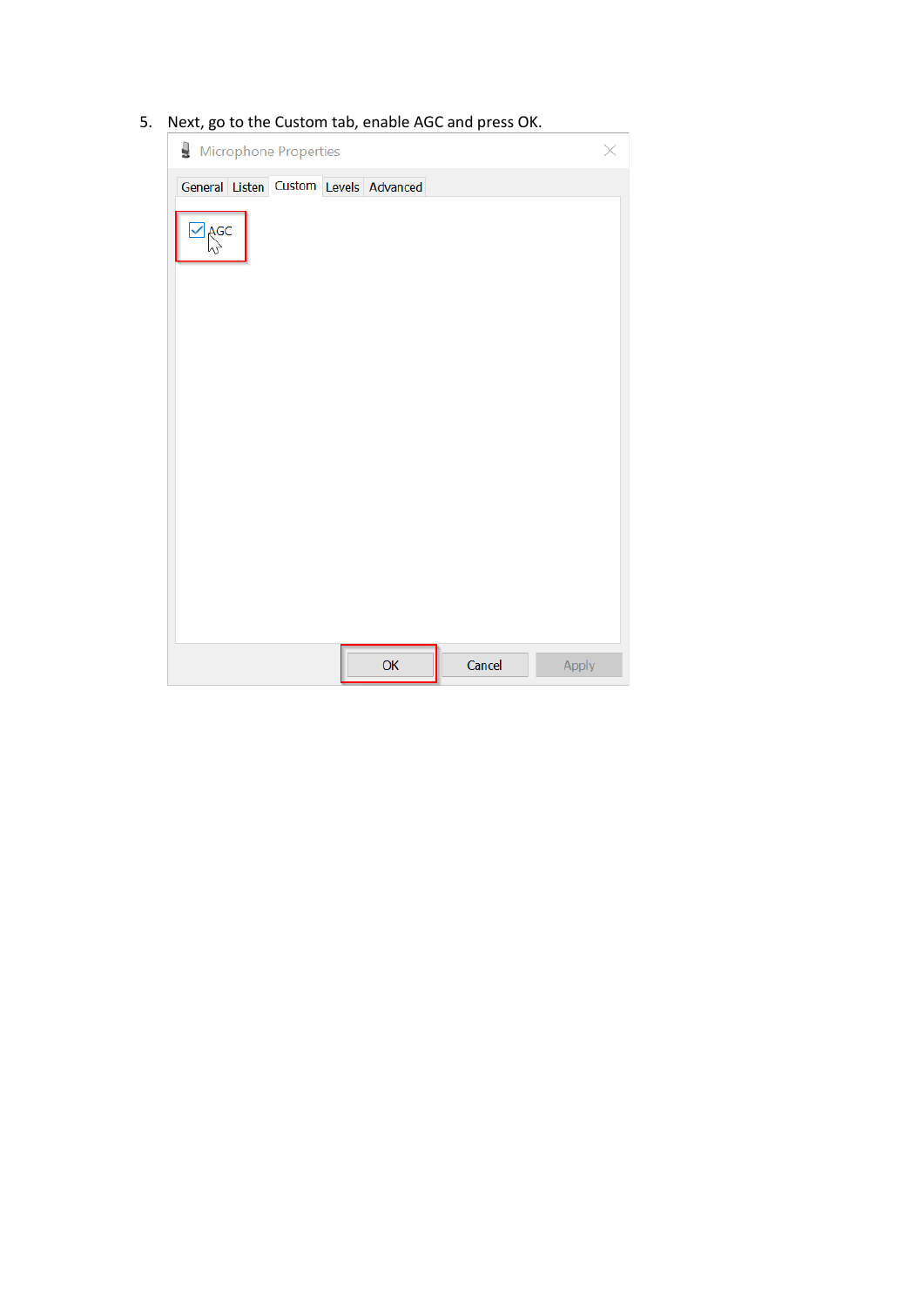#### **Windows 11:**

1. Go to Settings by pressing the Windows logo on the bottom of your screen with your right mouse button and clicking the Settings button in the menu that pops up.



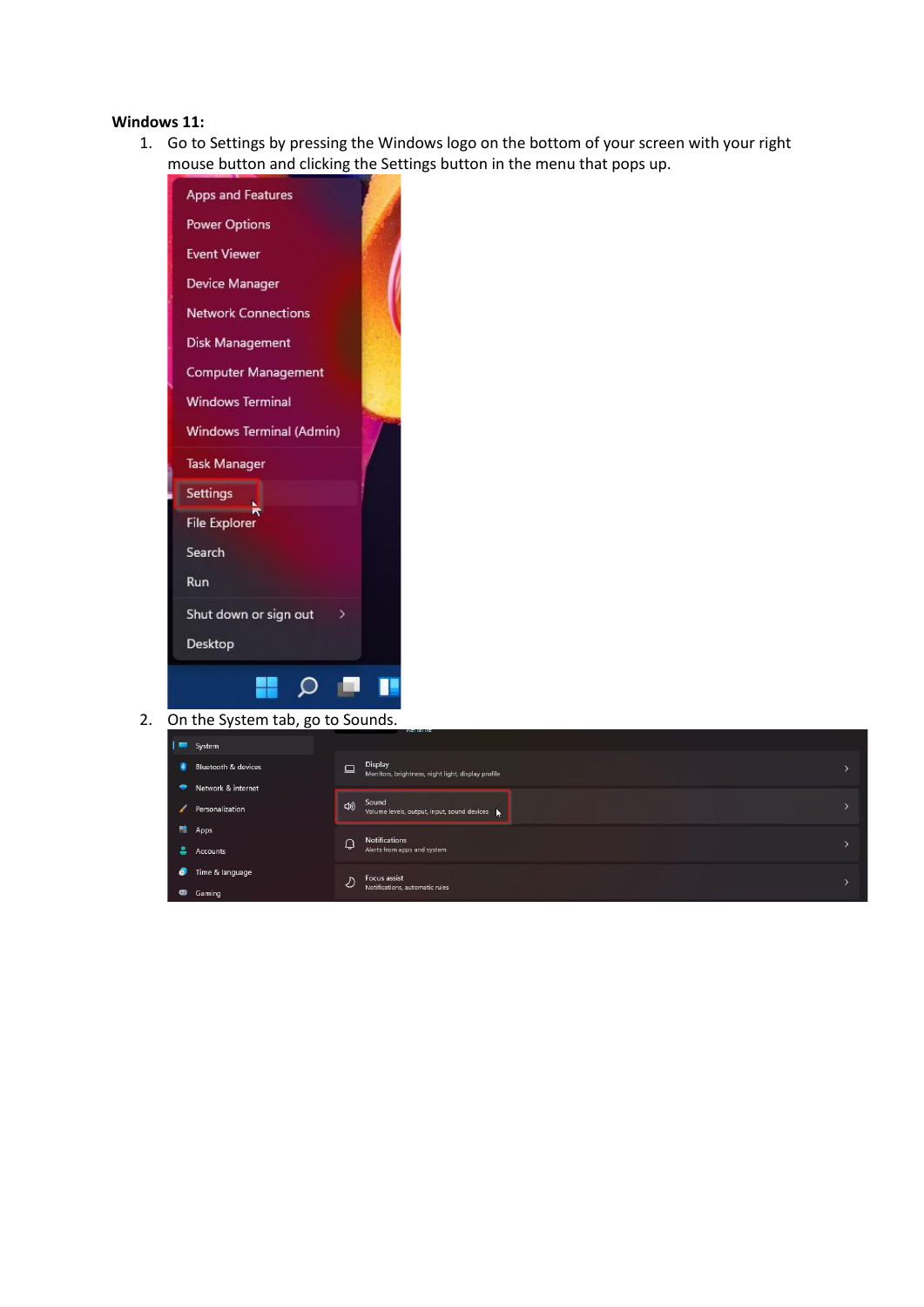3. Scroll down and press More sound settings.

| System > Sound                                                                                           |                                      |
|----------------------------------------------------------------------------------------------------------|--------------------------------------|
| Volume                                                                                                   | ۰۰                                   |
| Mono audio<br>Combine left and right audio channels into one                                             | $\circ$ $\bullet$                    |
| Input                                                                                                    |                                      |
| Choose a device for speaking or recording<br>$\mathbf{\varrho}$<br>Apps might have their own settings    | No input devices found $\sim$        |
| Pair a new input device                                                                                  | Add device                           |
| Volume                                                                                                   | $\mathfrak{g}$ $\circ$ $\bullet$ $-$ |
| Advanced                                                                                                 |                                      |
| Troubleshoot common sound problems                                                                       | Output devices<br>Input devices      |
| All sound devices<br>0<br>Turn devices on/off, troubleshoot, other options                               | $\mathcal{P}$                        |
| Volume mixer<br>$\overline{\phantom{a}}$<br>$-$ <b>4</b> )<br>App volume mix, app input & output devices | $\mathbf{\lambda}$                   |
| More sound settings<br>Ŋ                                                                                 | <b>Z</b>                             |

4. On the windows that pops up, go to Recording tab and double click the Trust On-ear USB PC Headset.

| Sound                                                                              |  |  |  |  |  |
|------------------------------------------------------------------------------------|--|--|--|--|--|
| Playback Recording Sounds Communications                                           |  |  |  |  |  |
| Select a recording device below to modify its settings:                            |  |  |  |  |  |
| Jack Mic<br>Realtek(R) Audio<br>Not plugged in                                     |  |  |  |  |  |
| Microphone Array<br>Realtek(R) Audio<br>Ready                                      |  |  |  |  |  |
| <b>Stereo Mix</b><br>Realtek(R) Audio<br><b>Disabled</b>                           |  |  |  |  |  |
| Microphone<br>Trust 4K Webcam<br>Ready                                             |  |  |  |  |  |
| Microphone<br>Trust On-ear USB PC Headset<br>$\heartsuit$<br><b>Default Device</b> |  |  |  |  |  |
|                                                                                    |  |  |  |  |  |
| <b>Set Default</b><br>Configure<br>Properties                                      |  |  |  |  |  |
| Cancel<br>OK<br>Apply                                                              |  |  |  |  |  |